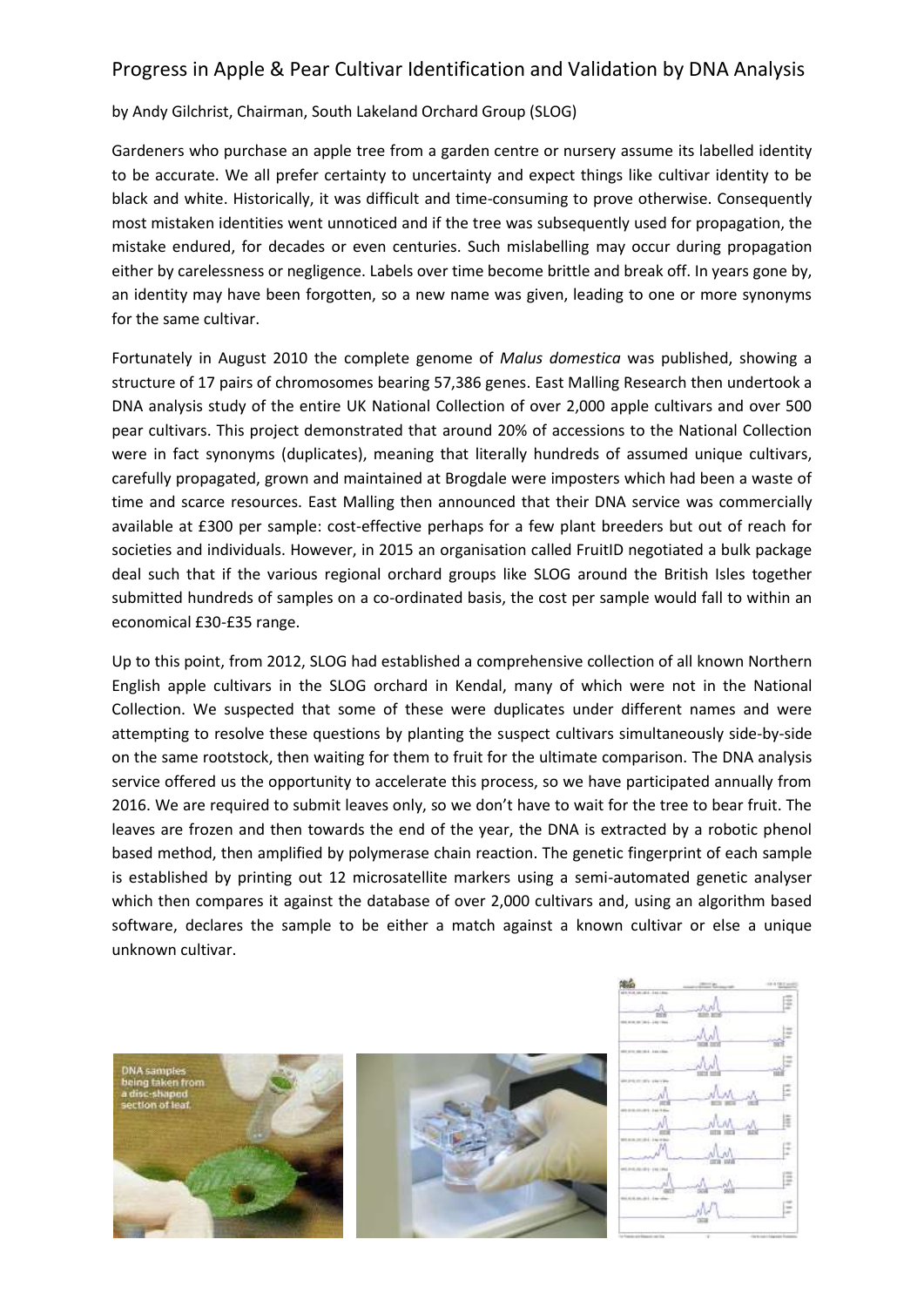In 2016, SLOG submitted 55 apple & pear samples out of a national total of 820 samples. The results told us that 27 showed database matches and 28 were unique. We had suspected that two Lyth Valley apple cultivars "Churn Lid" and "Royal" were identical, and the DNA results confirmed this. Furthermore we suspected that both names were local synonyms for the Scottish cultivar "Cambusnethan Pippin", a dual purpose apple dating from 1750 or possibly earlier in Stirlingshire.



The computer generated result denied this so we challenged the project scientist who, after studying the 12 microsatellite marker printouts, agreed that whilst there were minor differences, these were within the range of experimental error. This incidentally is a grossly simplified version of a rather convoluted debate but I'll spare you the details. However it does demonstrate that the most sophisticated technology cannot be relied upon to give "black and white" results (or maybe it can be too "black and white") and that human interpretation is still vital to avoid further errors. The value of this result to SLOG is that we now don't need to waste our limited resources preserving these two presumed Westmorland cultivars. We still have two more unresolved Westmorland identity cases. We believe that "Fallbarrow Favourite" and "Wheaten Loaves" are (slightly) different. Both are early season culinary apples and the first record of "Fallbarrow Favourite" is 1936 though both are probably much older. The DNA analysis result validated our "Fallbarrow Favourite" but showed that our presumed "Wheaten Loaves" was also a match for "Fallbarrow Favourite". We now suspect that the presumed "Wheaten Loaves" in the SLOG orchard was grafted from the wrong tree in a Lyth Valley orchard, so we have now taken samples for analysis from other trees in the hope of identifying the correct "Wheaten Loaves" – which incidentally would give a "unique" DNA result because it does not exist in the National Collection. The second case involves another Lyth Valley cultivar, "Taylor's Favourite", a mid-season culinary apple dating from the 19thC. The sample we submitted was a match for the Nottinghamshire cultivar "Maltster", also a mid-season culinary apple dating from the 19thC. Again, we suspect that the presumed "Taylor's Favourite" in the SLOG orchard was grafted from the wrong tree in a Lyth Valley orchard, so in 2018 we submitted samples from other trees and found the correct "Taylor's Favourite". Resolving these two cases is important because people have already grafted scion wood from our two mislabelled trees and therefore have perpetuated these mistakes. Obviously we don't want this confusion to continue, but it does illustrate how these mistakes occur with heritage cultivars.

On a more positive note, analyses have validated the presumed identity of the following Cumbrian apple cultivars in the SLOG orchard: "Autumn Harvest", "Bradley's Beauty", "Carlisle Codlin", "John Huggett", "Lancashire Pippin 1" (which had been a lost variety but was found in Tasmania of all places), "Lancashire Pippin 2", "Nelson's Favourite", & "Tiffen". We still have a further five presumed Cumbrian cultivars to validate, but these are cases where we have a high level of confidence about their authenticity based on the very close match between fruit grown and literature descriptions. Completion of this group will enable us to offer scion wood for propagation of seventeen listed Cumbrian cultivars with a guarantee of their authenticity, something that had previously been impossible. Although a few of the better known of these cultivars such as "Keswick Codlin" and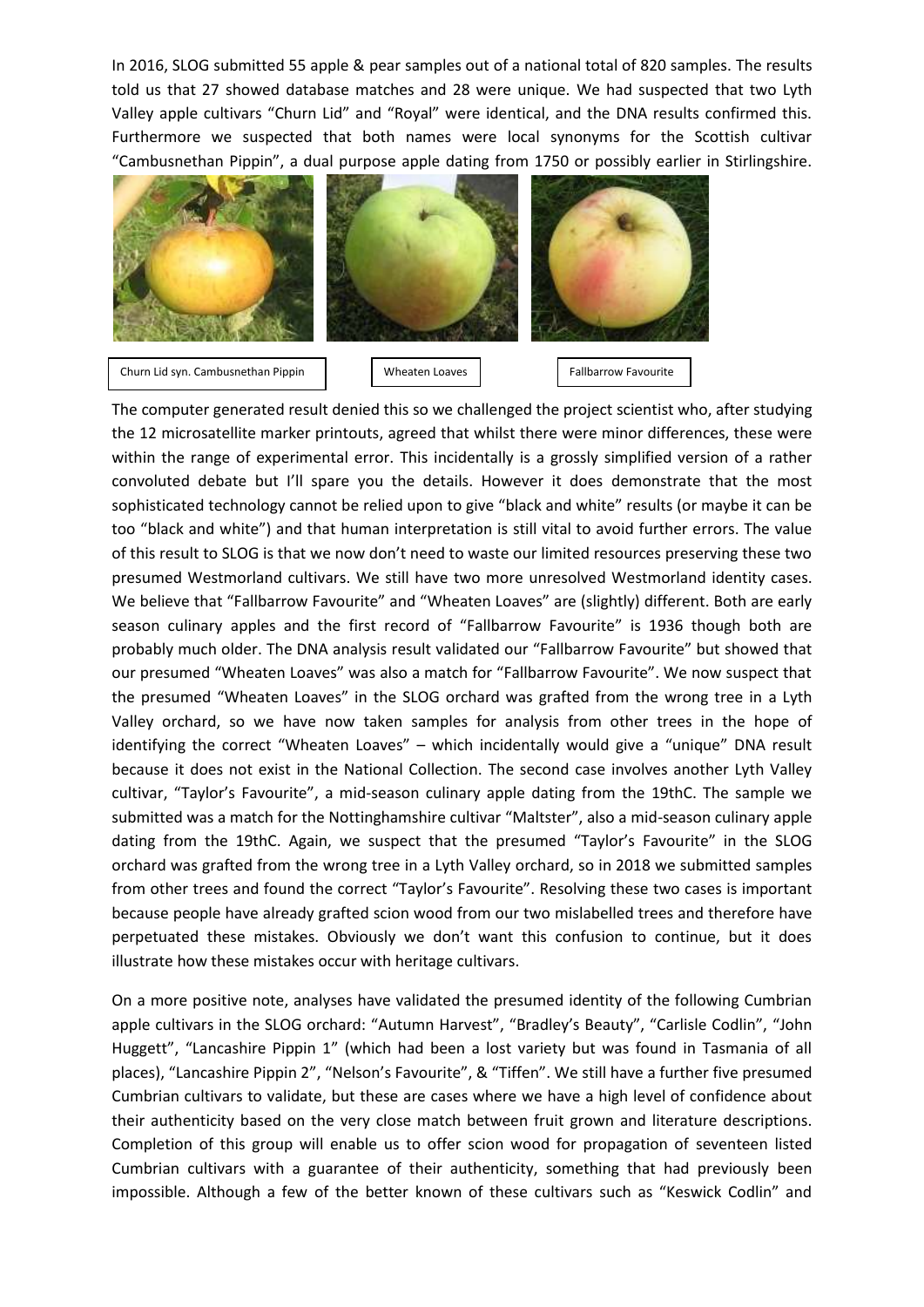

"Duke of Devonshire" are offered by commercial suppliers, many are not, so SLOG can ensure the survival of the authentic version of these lesser known local heritage cultivars.

In addition we have established the genetic fingerprints for ten locally found "unique" apple cultivars: "Alan's Apple", "Nancy Crow" "Mower's Quench", "Burgh Beauty", "Eddie Potts", "Brantwood Golden Codlin", "Hazelslack Striped", "Crosthwaite Fragrance", "Dobson's Green" & "Dobson's Pink". Again, more will follow which, when fully profiled, will be proposed for entry into the national "Register of Local Cultivars" to ensure that they too are properly recorded for posterity.

Similarly, we have also submitted samples of Lancashire apple cultivars with similarly mixed success. We thought we had rediscovered the lost cultivar "Scarlet Tiffing", a colourful mid-season

cooker dating from 1851 in the Lancaster area, but it turned out to be "Tiffen" and perhaps the former is simply a synonym of the latter. Another lost cultivar is "Trumpeter", a distinctly shaped green cooker dating from 1851 and according to Hogg (1884) "much esteemed in the orchards around Lancaster". This sample returned a "unique" fingerprint but discussion continues with the aforementioned project scientist and his panel about its authenticity.

Initially, apples were our primary interest, mainly because they were better known and to a certain extent could claim to be our "National Fruit". However, pears also have a long history in Westmorland, with some specimens in the Lyth Valley believed to be around 300yrs old. DNA analyses of local pear trees have yielded interestingly mixed results. Some proved to be recognised cultivars, albeit of Belgian ("Beurré Rance", "Beurré Capiaumont"), Scottish ("Golden Knapp") or Welsh (a perry pear) origin, whilst most returned "unique" fingerprints despite being grafted trees and therefore not seedlings. Most of these "unique" Westmorland cultivars are good flavoured juicy dessert pears which have stood the test of time and are worthy of preservation. We plan to characterise them and list them in the "Register of Local Cultivars" to ensure that they too are properly recorded for posterity. Furthermore, we have supplied newly grafted specimens to Sizergh Castle (National Trust) who have planted them as a row of cordons against the south facing wall of their orchard, to be known as "The Brian Fereday Westmorland Pear Collection" in memory of one our founder members who worked for many years as a Ranger there. A dozen were planted in early 2018 and there will be at least twice that number eventually.

The SLOG orchard contains over 160 different apple & pear cultivars, including all known Cumbrian, Lancashire & Yorkshire cultivars, each county collection being in a single row of twenty or so cordon trees. It is open to the public and has an information board with explanatory guidance to the collection and all trees are individually labelled. The orchard is on the Underley Road Allottments in Kendal, situated between Underley Road & Hallgarth Circle just east of Windermere Road. The easiest parking is on Hallgarth Close (southern edge of Hallgarth Circle) then walk through lane due south past sheds, up path on right into allottments and along to plot numbers 4, 7 & 10. The south entrance is off Underley Road from where a narrow green lane leads to a gate on the left which opens directly into the orchard.